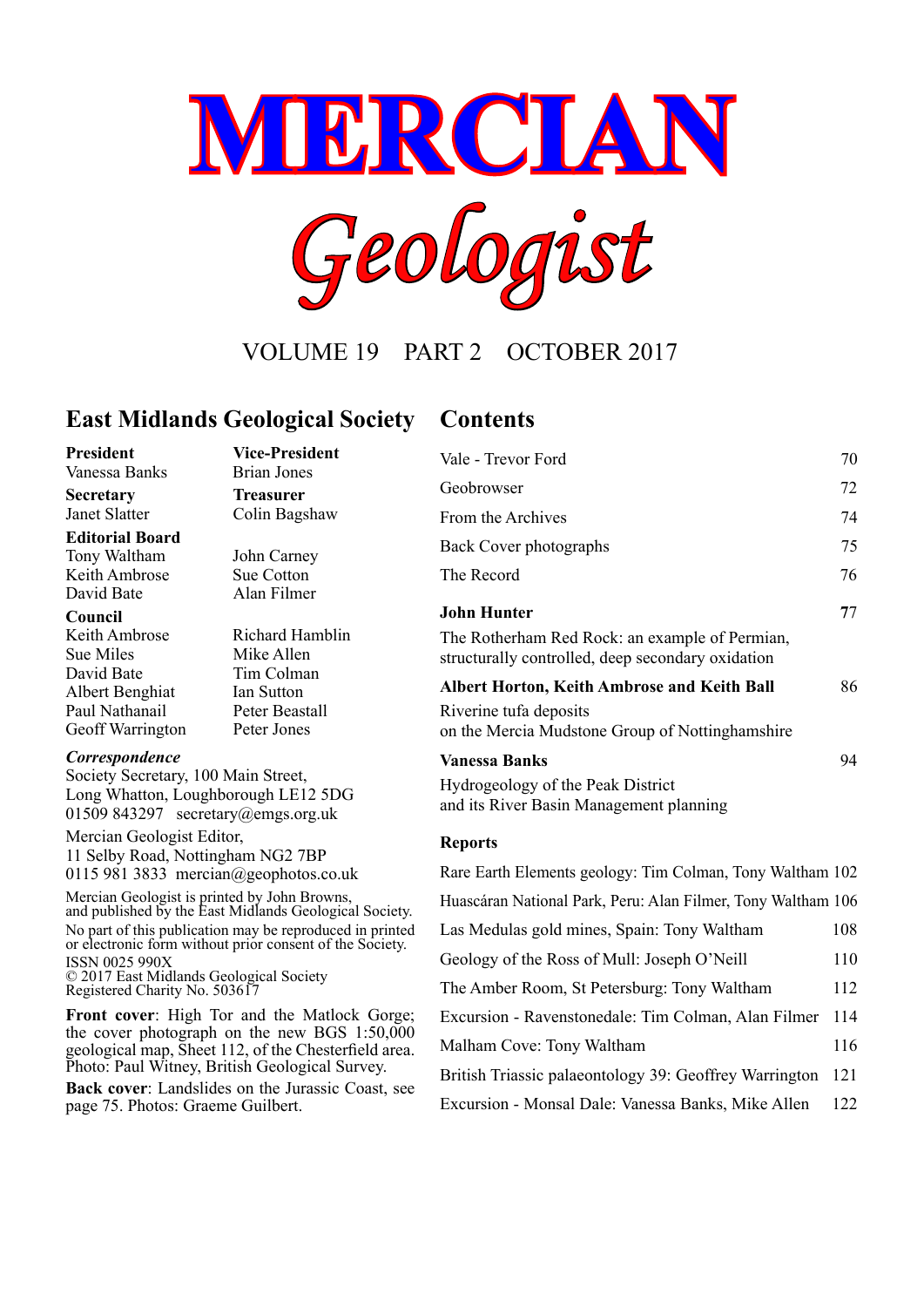#### **VALE**

#### **Trevor Ford, 1925-2017**

Trevor was born in Essex but brought up in Sheffield, where he began a lifelong friendship with Peter Harrison and an association with Speedwell Cavern. During the early years of the war, he used to cycle the 20 km out to Castleton on weekends, where he guided tourists through the cave, contributed to the cave's re-survey, and even explored new passages in his spare time. It was appropriate that a much later discovery, by others, was named Ford's Cavern.

He served in the Royal Navy from 1944 to 1946. Mainly land-based in various parts of Asia, he was always happy to recall that he did not *go doolally* when he was stationed for some time at Deolali (the notoriously dreadful place outside Mumbai). After demobilisation, he obtained a place at Sheffield University, where he studied geology for his BSc, and then stayed on to earn a PhD in 1953 for his fieldwork and thesis on *The Upper Carboniferous rocks of the Ingleton and Stainmore Coalfields*.

In 1952 Trevor was appointed Assistant Lecturer in the Geology Department at Leicester University, and was successively Lecturer, Senior Lecturer and Associate Dean, before being made an Honorary Research Fellow on his retirement. For his 38 years at the university he was an inspirational teacher, hugely respected and always fondly remembered by his legions of students.



*A sprightly Trevor, at the age of 53, in the far reaches of Speedwell Cavern, Derbyshire.*



*Trevor perhaps helping one of his caving colleagues in the limestone karst of the Derbyshire Peak District.*

During that time he became established as a leading authority on the geology, mineral deposits, lead mines and caves of the Derbyshire Peak District. He produced more than 500 research papers, reviews, reports, guides and books, as well as contributing to and editing various compendium volumes. He also edited the journals of the Peak District Mines Historical Society, the British Cave Research Association and the Leicester Literary and Philosophical Society for a grand total of 82 years.

Besides his roles at Leicester, he was Visiting Professor at four universities in the USA, and for 13 years was Chairman of the Board of Studies in Earth Science at Nene College (later the University) in Northampton). For some 30 years he served as a juryman for the Great Barmote Court, with its traditional powers to settle disputes within the lead mining districts of Derbyshire. He also served terms as president of the East Midlands Geological Society, the Leicester Literary and Philosophical Society, the British Cave Research Association and the Peak District Mines Historical Society.

Trevor was widely read and had a remarkable memory for detail in so very many aspects of geology. He was regarded by many as a font of geological knowledge, was always ready to help others, and was also an impressive speaker on aspects of Derbyshire geology and many other topics besides. His lectures, publications and other outreach activities greatly enhanced public awareness of the relevance of geology and of cave science, particularly in relation to Derbyshire and the Peak District National Park. He was awarded an OBE in 1997 for services to geology and to cave science, and a well-deserved honorary doctorate from the University of Derby in 2015.. Though his research focussed mainly on the geology of the Peak District and Charnwood Forest, Trevor's activities also extended elsewhere, and included geological mapping on the Isle of Man and along the floor of the Grand Canyon of Arizona.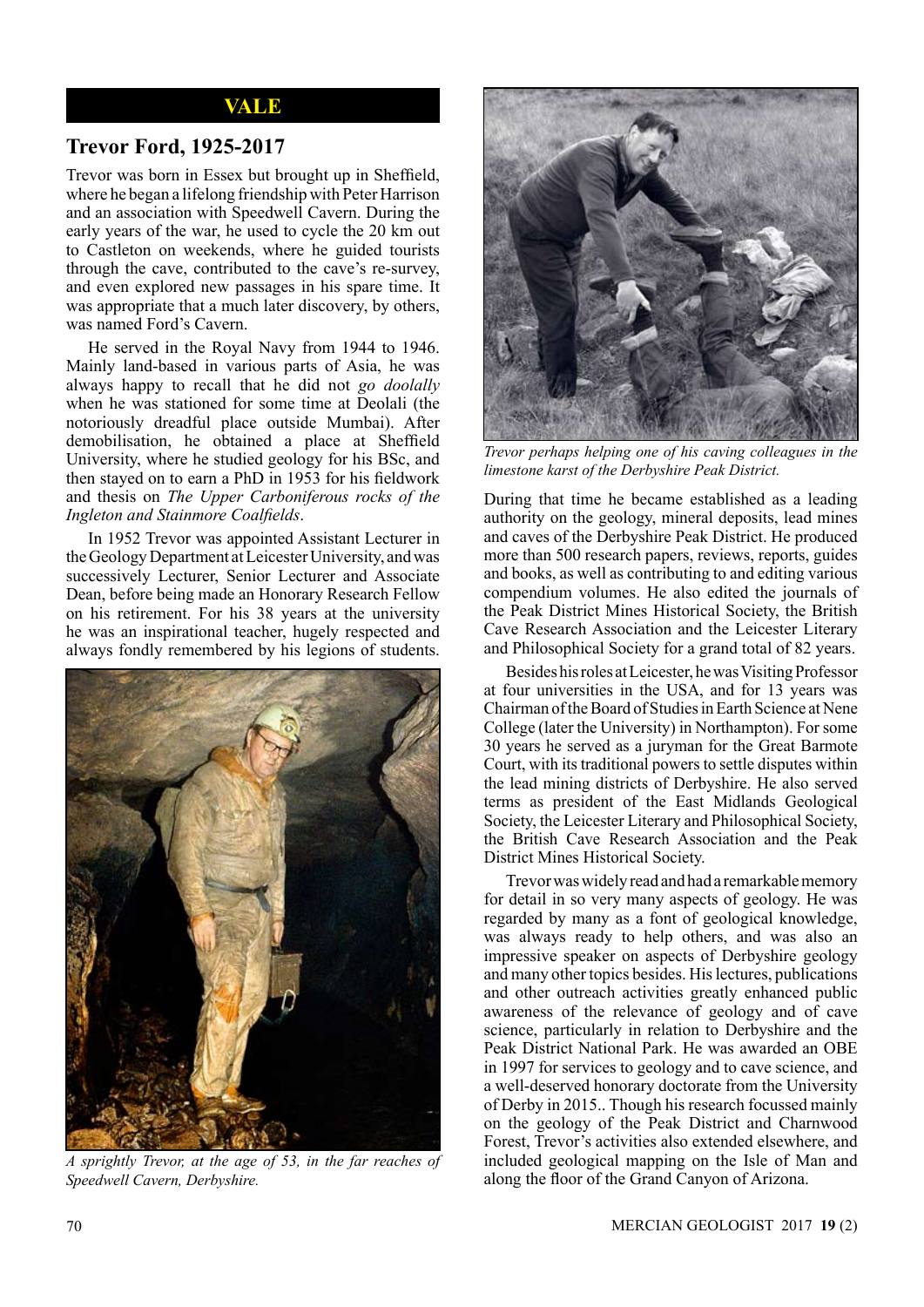Lying close to Leicester, Charnwood Forest fell to Trevor's researches. In 1957, a Leicester schoolboy, Roger Mason, saw a fossil exposed in the Precambrian rocks of Charnwood, and went to the university to report it, where Trevor happened to be the only lecturer in the department at the time. Sceptical but always helpful and alert, Trevor drove out to Charnwood with Roger, and instantly recognised the fossil for what it was. *Charnia masoni* Ford, 1958 (to give it the full scientific name) was the first Precambrian fossil to be discovered, and is still one of the finest specimens known. Trevor's published description of *Charnia* remains a milestone in palaeontology, and was recently described as representing "a clear threshold for the study of early life on Earth". His subsequent pursuance of Precambrian fossils took him to Arizona, South Australia, Sweden, the Canadian Rockies and Newfoundland.

Then in December 1965, a meteorite descended on the village of Barwell, just outside Leicester. The university department organised a grand search for fragments in the fields around the village. Trevor went to the wrong meeting place, so he walked on his own into an adjacent field, and found the largest single chunk of the meteorite, some 5 kg of it, lying in a crater half a metre deep. It is still among the largest fragments known from any recent meteorite that fell on Britain.

Trevor's wide knowledge of the local geology combined with his editorial skills to make him a coeditor of *The Geology of the East Midlands*, a massive tome that was published in 1968 and is still a primary source for the region.

The Derbyshire Peak District was always Trevor's first love, and his weekend home in Castleton was frequently a meeting place for geologists young and old. The minerals, mines, caves and karst were the main themes of his extensive research and many publications on Peak District geology. His edited volume, *Limestones and Caves of the Peak District* (1977), is the standard reference on the karst and he was subsequently involved in the first absolute dating of Quaternary cave sediments. His own book, *Derbyshire Blue John* (2000), is regarded as the definitive description of Derbyshire's distinctive variety of fluorite. His guidebook *Castleton area, Derbyshire* (1996), and his *Lead Mining in the Peak District* (2000, with Jim Rieuwerts) are also definitive resources. He wrote many papers on the genesis of the Derbyshire minerals, and one of his last contributions was a major review of mineralization in the South Pennine orefield, co-authored with Noel Worley and published by the Yorkshire Geological Society in 2016.

In March 2013, the Leicester Literary and Philosophical Society organised an all-day seminar and reception to pay tribute to Trevor's achievements. Officially entitled "From Bradgate Park to the Grand Canyon: celebrating the geological achievements of Dr Trevor Ford OBE", the event was widely known as the Ford Fiesta, and was a fitting compliment to his widespread popularity and multiple achievements.

Trevor Ford was a great geologist and a great character. His departure is our loss, but he will be remembered by many, and his published works will support future generations of geologists.

![](_page_2_Picture_6.jpeg)

*These notes are based largely on the eulogy presented by Jan Baxter, Trevor's daughter, at his funeral service on 9th March 2017.*

*Trevor Ford: clockwise from lower left: deep in contemplation on the salt flats of California's Death Valley; as he will be remembered by many, explaining the local geology on a Society excursion; in lecturing mode at the university; and at home in his quieter years.*

A polymath is defined as a great scholar who knows everything, and Trevor had a hugely wide knowledge of geology; so perhaps we should remember him as a polygeolimath.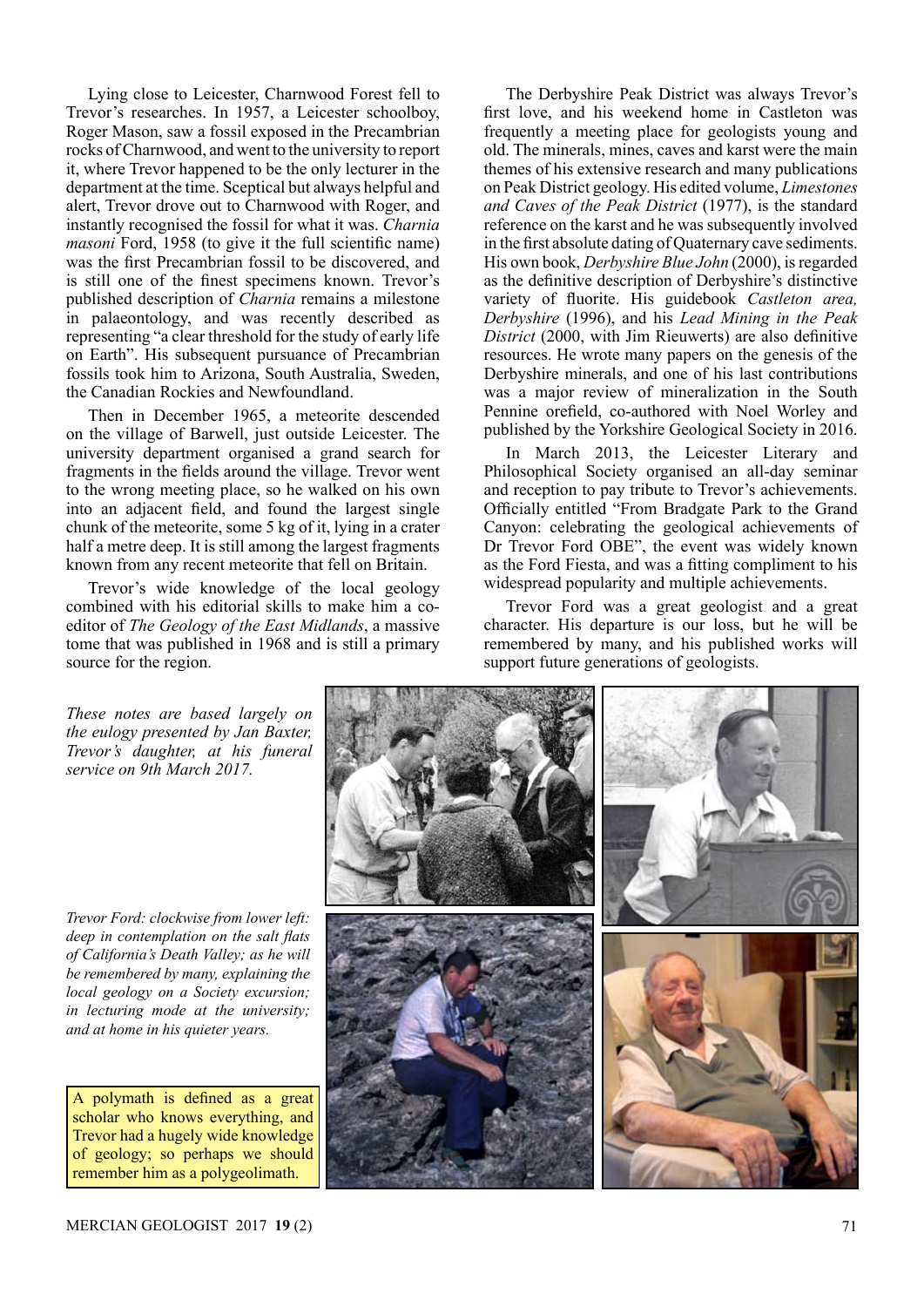# **GEOBROWSER**

### **William Buckland: genius or 'buffoon'?**

If anyone deserves the epithet of 'eccentric genius' it would have to be Professor William Buckland (1784-1856). The son of a parson, and himself deeply religious, he was nevertheless a free-thinker who acknowledged that the Earth supported life long before the existence of humans, let alone Adam and Eve. Among his many scientific achievements was the world's first formal naming of a recognized nonavian dinosaur, *Megalosaurus*, in 1824, as well as the discovery of mammal-like representatives among the same fossiliferous assemblage in Oxfordshire. He pioneered the study of coprolites, and suspected that those containing small bones in Kirkdale Cave (Vale of Pickering) were fossilized dog droppings. He confirmed this by taking into his house a pet hyaena, feeding it on live guinea pigs, and studying what was passed out (e.g. *Strange Science*, *2015*).

With his presidency of the Royal Geographical Society Buckland's reputation grew, as did his eccentricity. As recounted by Fraser Lewry *(The man who ate everything: Guardian, Feb 25, 2008)*, his role at the Society for the Acclimatization of Animals allowed him to import a virtual menagerie into Britain, fulfilling a lifelong personal ambition to eat an example of every animal in existence. No living creature was spared: mice on toast were a favourite, and guests were also treated to bluebottles, porpoise, puppy, panther and mole; although even Buckland's palate was offended by the last, which he described as being horrible' (*Augustus Hare*: *Story of My Life, vol 5, 1900*). His unique talents nevertheless enabled him to debunk the legend that a stain on the floor of St Paul's Cathedral was caused by the spillage of fresh saint's blood. Upon licking the stained flagstones, Buckland immediately identified the mystery liquid as bat urine.

Perhaps his most extraordinary exploit came on a visit to Lord Harcourt, the Archbishop of York, at Nuneham Courtenay, just outside Oxford. His host's most treasured possession was a silver casket which contained what was claimed to be the heart of the 'sun king' Louis XIV, apparently looted by activists during the French Revolution. The shrivelled item was passed around the dinner table; that is, until it reached Buckland, who promptly ate it (albeit washed down with port), observing that he had "never eaten the heart of a king before".

Realising that natural science bored many of his contemporaries, Buckland always injected humour into his talks, prompting Charles Darwin to churlishly claim that he "… was incited more by a craving for notoriety, which sometimes made him act like a buffoon, than by a love of science". Buckland has the last laugh though, when a sketch he published in 1836 was included in the Geological Society of America's 2015 session on

'The Great Images in Geology' *(Timothy Oleson; www. earthmagazine.org/article/illustrating-geology-greatimages).* There it stands alongside such icons as William Smith's 1815 geological map of Britain and the 'Duria Antiquior' of De la Beche *(see also, Mercian 2010)*. Buckland's watercolour combined an idealized cross section of European geology drawn by Scottish geologist Thomas Webster with 120 sketches of animals and plants from the different ages represented, many probably the work of Buckland's wife, Mary. Unlike the 'Duria Antiquior', which is essentially a single snapshot in time, Buckland's depiction embodied a growing perception that rock strata contained the record of life that must have evolved over a very long period of Earth history.

# **Ancient Egyptians 'mined' meteorites**

At a time when 'futurists' are seriously considering mining asteroids for rare minerals and diamonds, it is worth noting that extra-terrestrial objects were greatly valued more than five thousand years ago. One of the puzzles uncovered by the famous archaeologist Howard Carter in 1925 was a dagger found within the wrapping of the teenage king Tutankhamun, dating back more than 3300 years ago. The dagger had a gold handle and was clearly a prized possession; but more than this, ironwork was extremely rare at this time in ancient Egypt, which was still in the later stages of the Bronze Age.

To investigate the source of this iron, Italian and Egyptian researchers studied its chemical composition, and found high levels of nickel and cobalt that strongly suggest an extra-terrestrial origin. They then compared the composition with known meteorites within 2000 km of the Red Sea coast of Egypt, and found similar levels in one meteorite (*Comelli et al., Meteoritics & Planetary Science, 2016: DOI: 10.1111/maps.12664)*. This meteorite, named Kharga, was discovered 240 km west of Alexandria, at the seaport city of Mersa Matruh. The researchers concluded that "…ancient Egyptians attributed great value to meteoritic iron for the production of fine ornamental or ceremonial objects". They also advanced an hypothesis that great importance was placed on rocks falling from the sky (*see also Geobrowser, 2014)*, and went further in suggesting that this finding of a meteorite-made dagger adds meaning to the use of the term "iron" in ancient texts, noting that around the 13th century BC, a term "literally translated as 'iron of the sky' came into use … to describe all types of iron". The high quality of the blade suggests that Tutankhamun was served by workers skilled in iron-working who, despite the relative rarity of the material, anticipated Western culture by more than two millennia.

This discovery also confirms what had previously been argued, for example in 2013 by Egyptologist Joyce Tyldesley of the University of Manchester, who excavated nine decorative iron beads from a cemetery near the Nile in northern Egypt. Analysis proved that they too were fashioned from meteorite fragments *(www.nature.com/news/iron-in-egyptian-relics-camefrom-space-1.13091)*.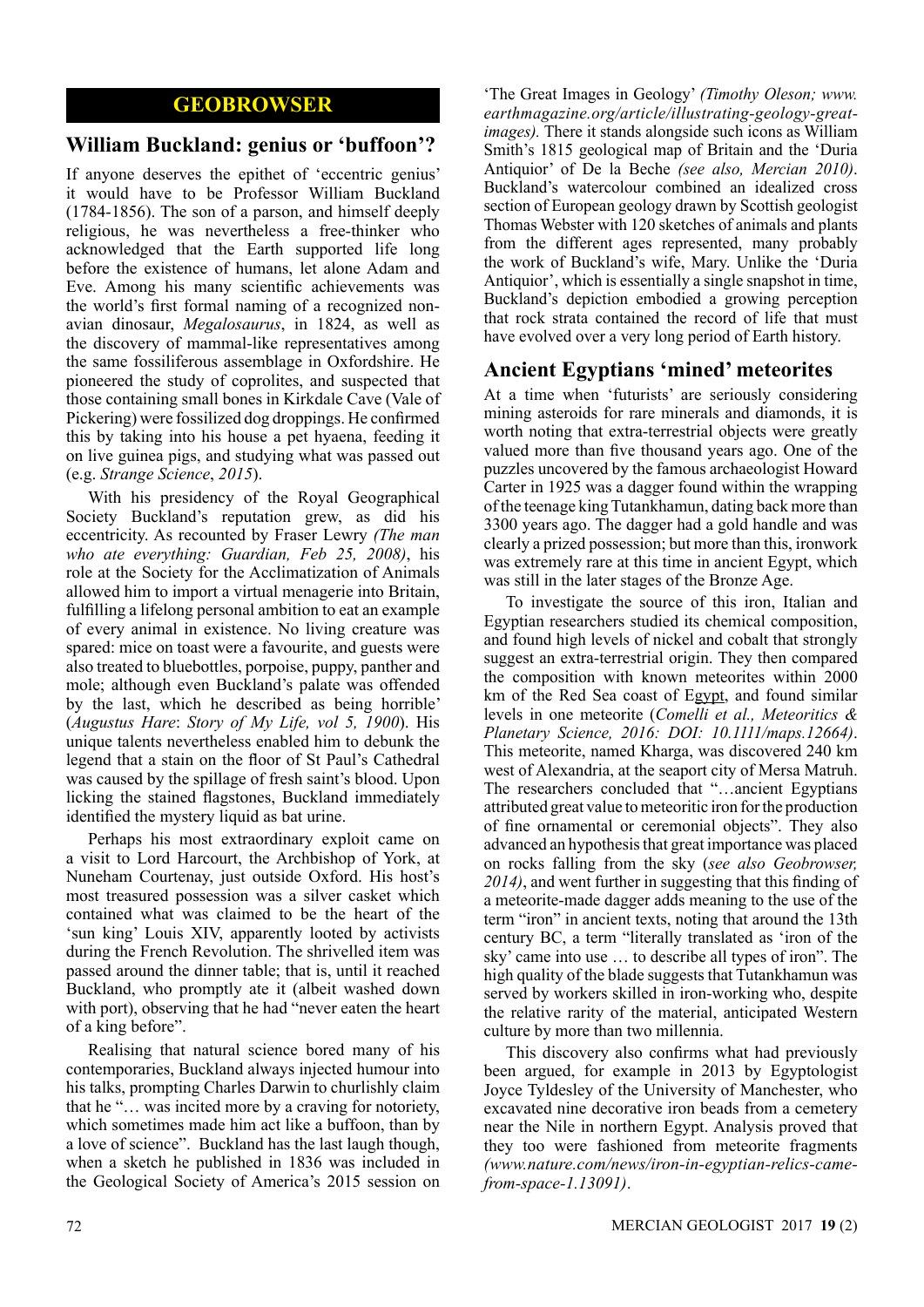![](_page_4_Picture_0.jpeg)

*Egyptian dagger with its blade made from meteoritic iron (photo: Astronomy Magazine).*

> *Locations in Oklahoma of the recent earthquakes (2009–2014), historical earthquakes (1974–2008) and of wells, used either forenhanced oil recovery (EOR) or for saltwater disposal, where injection exceeded 30,000 barrels (~4800 m3 ) in any month within the most recent three years of data (from Walsh & Zoback, 2015).*

![](_page_4_Figure_3.jpeg)

# **Fracking and earthquakes**

Last year's *Geobrowser* discussed issues over groundwater contamination associated with high-volume hydraulic fracturing ('fracking'), or rather the wells drilled for that purpose. However, the magnitude 2.3 and 1.5 earthquakes recorded at Cuadrilla's experimental shale gas site in Lancashire (*see Geobrowser, 2012*) highlighted another concern that will become prominent in the lead-up to fracking, should the government of the day push ahead with it. There are indeed some extreme examples of earthquake swarms directly related to exploitation of the major shale oil and gas producing regions of North America, and fluid injection at depth is the main culprit. The problem is complex, however, and in case studies from Oklahoma and Alberta, two different modes of fluid injection are implicated.

In Oklahoma, researchers have found that the underground disposal of 'waste' fluid (flowback fluid) left over from fracking was the main cause of a startling increase in seismicity (*Walsh & Zoback, 2015, doi: 10.1126/sciadv.1500195)*. In this process waste fluids are injected into dedicated saltwater disposal (SWD) wells that intersect sedimentary formations with high porosity and permeability. Unexpectedly however, this caused an increase in pore pressures throughout the aquifers, resulting in slippage along already-stressed fault planes. The result is that earthquake frequency has greatly accelerated in a state where, prior to 2008, there were only a few 'historical' events distributed over a relatively wider area. In 2015 for example, some 900 earthquakes of magnitude 3 or greater were recorded (*Associated Press; March 08, 2016*). Moreover, Walsh and Zoback found that far more damaging events could not be ruled out in the future; the prediction was soon fulfilled by the magnitude 5.8 Pawnee earthquake of 2016. The strongest ever recorded in the state's history, it caused damage up to 300 miles away and precipitated the immediate closure of 69 fracking wells around the epicentre.

In our second example, from the Alberta Province of Canada, hundreds of quakes have been recorded in a major fracking region (*huffingtonpost.ca/2016/11/17/ fracking-earthquakes*). There, researchers have found that underground fluid disposal was not the primary cause of this induced seismicity. Instead, it seems that certain faults were preferentially reactivated by increased pore pressures initiated during the hydraulic fracturing process itself - a conclusion also reached for the Lancashire seismicity.

Although fracking will never be carried out on such a vast scale in Britain, where prospective areas (as opposed to the licence blocks) are much smaller, the North American (and indeed Lancashire) examples show that some induced seismicity can be expected. On the plus side, copious amounts of research in the USA are suggesting that whatever the cause, the problem can be controlled and mitigated by better regulation involving a combination of strict seismic monitoring along with geological and hydrological modelling of the fracking prospects. This responsible approach is embodied in the UK Environment Agency's most recent guidelines (*EA Onshore Oil & Gas Sector Guidance, Version 1 August 2016*), which state that: '*Operators must carry out prior geological analysis to identify natural faulting, background monitoring of seismicity before operations start and on-going monitoring during operations. Operators must also submit a Hydraulic Fracturing Plan to the Oil & Gas Authority for approval. Operators must use the 'trafficlight system' to ensure that operations can be stopped quickly and reviewed if seismic activity is detected. If the magnitude increases the operation may need to be reconsidered or stopped altogether*.' These regulations indicate an intention to deal with the problem but are unlikely to satisfy the most hard-line anti-fracking groups, some of whom oppose borehole drilling, even for monitoring purposes.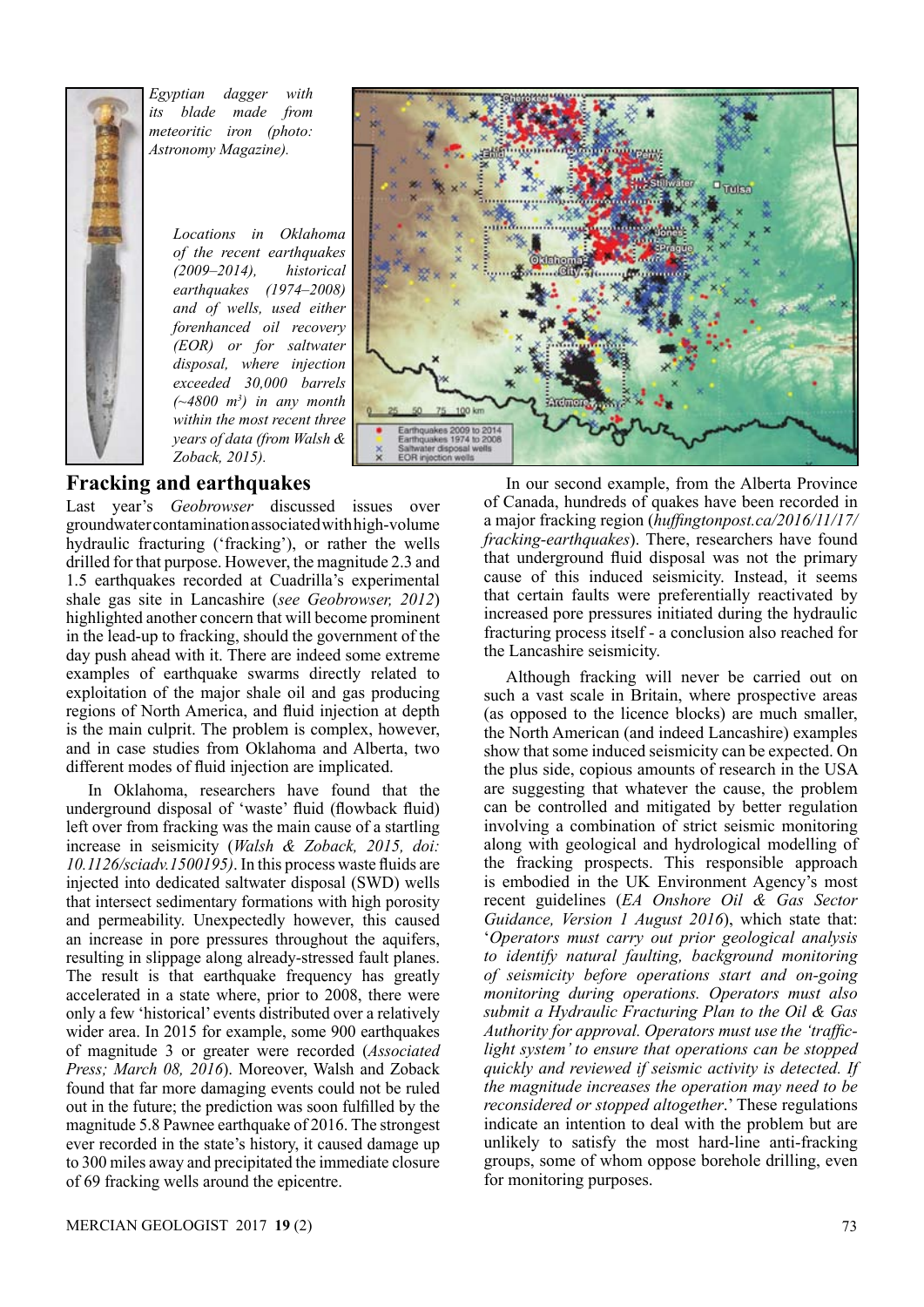## **FROM THE ARCHIVES**

# **Reticulite**

This does not go very far back into the archives, but just to 1990, when a number of Society members were on in a field trip to Hawaii, run under the auspices of the University of Nottingham's Department of Adult Education. On August 10th, the group descended the flanks of the ever-active Kilauea volcano, and stopped on the Chain of Craters Road where it crosses spectacular lavas, with adjacent pahoehoe and aa flows both less than 18 years old.

Closer inspection of the ground revealed unusual quantities of Pele's Hair. These delicate strands of basaltic glass had been drawn out by the wind from airborne droplets of very liquid lava ejected during a fountaining phase of one of Hawaii's volcanic vents. They are likely to have emanated from one of the eruptions at the Pu'u  $O'$  vent, and within the previous year or two, as the fibres do not survive long in a weathering environment.

Then along with the Pele's Hair, some of the group found fragments of reticulite. This is a foam of volcanic glass that solidified in mid-air before its contained gases had escaped. And within the brief interlude of solidification, most of the very thin walls between the vesicles had collapsed, leaving only filaments of glass along the triple junctions between bubbles. The end result is a rigid 3-D lattice of glass fibres with a bulk porosity of about 98%, giving it the lowest density of any rock. It is extremely fragile, is easily crushed in the fingers, and would not last for long on the windswept slopes of Kilauea. This accounts for it being one of the least known volcanic products. A few small samples were collected and preserved in the usual film canisters.

![](_page_5_Picture_6.jpeg)

*One of the small chunks of reticulite that was found in 1980 on the lower slopes of the Kilauea volcano; this piece is just 50 mm long.*

![](_page_5_Picture_8.jpeg)

*Phil Small's splendid micro-photograph of the Kilauea reticulite. The neartranslucent rods of basaltic glass form a lattice that remains from the boundaries of gas bubbles, each of which was about 1 mm across.*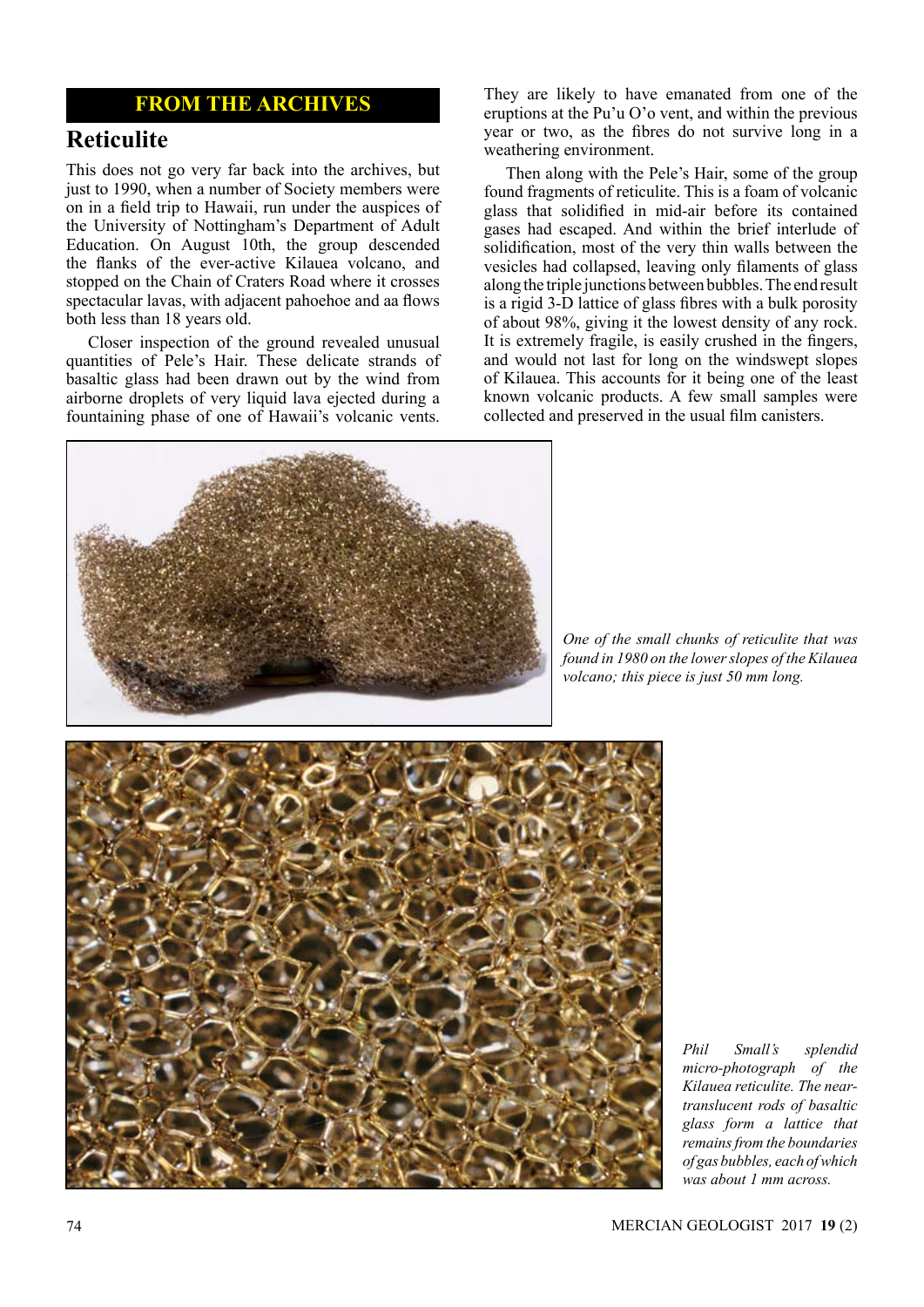*A fine example of Pele's Hair, with droplets of black glass drawn out into golden fibres, and the scale given by the typed label.*

![](_page_6_Picture_1.jpeg)

*Pahoehoe and aa lavas at the reticulite locality being inspected by Billah Fletcher, at the side of Kilauea's Chain of Craters Road.* 

![](_page_6_Picture_3.jpeg)

Overall, reticulite has a gloomy brown lustre as its glass is mostly semi-translucent and tinted brown, though the finest elements in its lattice are almost clear. It is also known as thread lace scoria, a term that may be descriptive of its texture but hardly flatters a rare geological material that is considearbly more spectacular then most scoria.

Back home in Nottingham, one small piece of the reticulite was photographed, at great magnification and with great difficulty, by Phil Small, who is sadly no longer with us. But some of his photographic archives were copied into the writer's archives, and that splendid image recently re-surfaced. It is a fine testament to Phil's skill and enthusiasm.

*Tony Waltham*

# **BACK COVER**

# **Landslides on the Jurassic Coast**

Designating the Jurassic Coast, of Devon and Dorset, as a World Heritage Site was readily justified by its superb exposures of a long sequence of Mesozoic rocks. One component of its geological value is provided by the many large landslides that continue to re-activate. Seldom a month goes by without the media reporting a new rockfall or landslide that has taken out a section of cliff path and then landed on the foreshore.

The photographs by Graeme Guilbert on the back cover of this issue show some of the landslide events during the first half of 2016 (reference numbers apply to the BGS National Landslide Database, listed in their GeoIndex).

At the top, the large landslide at Bowleaze Bay (#870), east of Weymouth, was a classic multiple rotational slip in the Corallian limestones and the underlying Oxford Clay. It left a head scar in the Osmington Oolite, which was itself broken by subsidiary slips with much smaller displacements, as in the next photograph down.

The third view is of Worbarrow Bay (#1063), east of Lulworth, where steeply dipping chalk failed along multiple fractures perpendicular to the bedding, in what was the largest of many recent landslides in this cliff.

The lowest of the four photographs was taken at Littleham Bay (#766), east of Exmouth, where Permo-Triassic mudstones slumped in a rotational landslide over long, curving slip surfaces.

![](_page_6_Picture_14.jpeg)

*A detail of the head scar on the Bowleaze Bay landslide.*